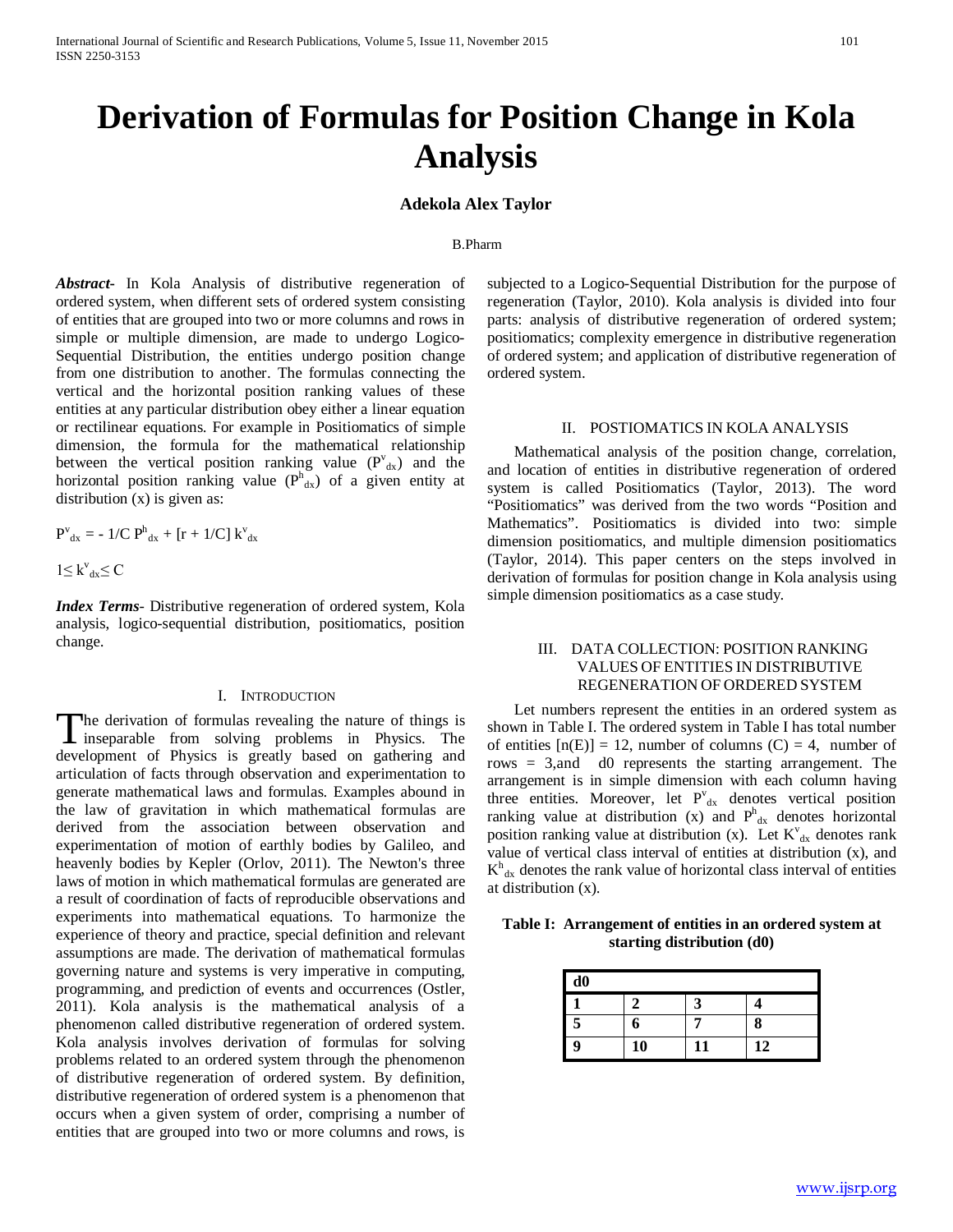| <b>Entity No</b>        | Vertical Position Ranking Values $(P^v_{dx})$ | Horizontal Position Ranking Values $(P^h_{dx})$ |
|-------------------------|-----------------------------------------------|-------------------------------------------------|
|                         | 3                                             |                                                 |
| $\mathbf{2}$            | 6                                             | $\overline{2}$                                  |
| $\overline{\mathbf{3}}$ | $\mathbf Q$                                   | 3                                               |
| $\overline{\mathbf{4}}$ | 12                                            | 4                                               |
| -5                      | $\mathfrak{D}$                                | 5                                               |
| 6                       | 5                                             | 6                                               |
| -7                      | 8                                             | 7                                               |
| 8                       | 11                                            | 8                                               |
| - 9                     |                                               | 9                                               |
| <b>10</b>               | $\overline{4}$                                | 10                                              |
| <b>11</b>               | ⇁                                             | 11                                              |
| 12                      | 10                                            | 12                                              |

**Table II: Position Ranking Values of Entities in Table I**

| d0     |   |                       |             |                  |        |    |        | 14<br>uΖ |   |                       |     | $d3 = dt$ |          |        |  |
|--------|---|-----------------------|-------------|------------------|--------|----|--------|----------|---|-----------------------|-----|-----------|----------|--------|--|
| Δ<br>- |   |                       | 0           |                  |        | 10 |        |          | 0 | 1 <sub>0</sub><br>- 4 |     |           | $\sim$   |        |  |
|        | п | $\circ$<br>٥          |             | $\triangleright$ | 11     | н  | Δ<br>- |          | o | 11<br>11              | فتا |           | п        |        |  |
| 10     | ᅭ | 1 <sub>0</sub><br>- 1 | $\sim$<br>v | 12<br>- 4        | O<br>٥ |    |        |          | Ħ | 10                    | 0   | 10        | -11<br>ᆠ | 10<br> |  |

**Figure 1: Distributive Regeneration of Ordered System,**  $n(E) = 12$  **C = 4 r = 3** 

 Subjection of entities in the ordered system of Table I to Logico-sequential distribution leads to distributive regeneration of ordered system in Figure 1. Let consider the position change of an entity designated by number 6 in the distributive regeneration system in Figure 1. The horizontal position ranking value ( $P<sup>h</sup><sub>dx</sub>$ ) of the entity designated by 6 at distribution (d0) = 6,

also its vertical position ranking value ( $P^{\nu}_{\alpha}$ ) at distribution (x) = 5 based on position ranking

So the coordinates of entity 6 at  $d0 = (P_{d0}^{\nu}, P_{d0}^{\nu}) = (5, 6)$ So the coordinates of entity 6 at  $d1 = (P^{v}_{d1}, P^{h}_{d1}) = (2, 5)$ So the coordinates of entity 6 at  $d2 = (P^{v}_{d2}, P^{h}_{d2}) = (6, 2)$ So the coordinates of entity 6 at  $d3 = (P^{v}_{d3}, P^{h}_{d3}) = (5, 6)$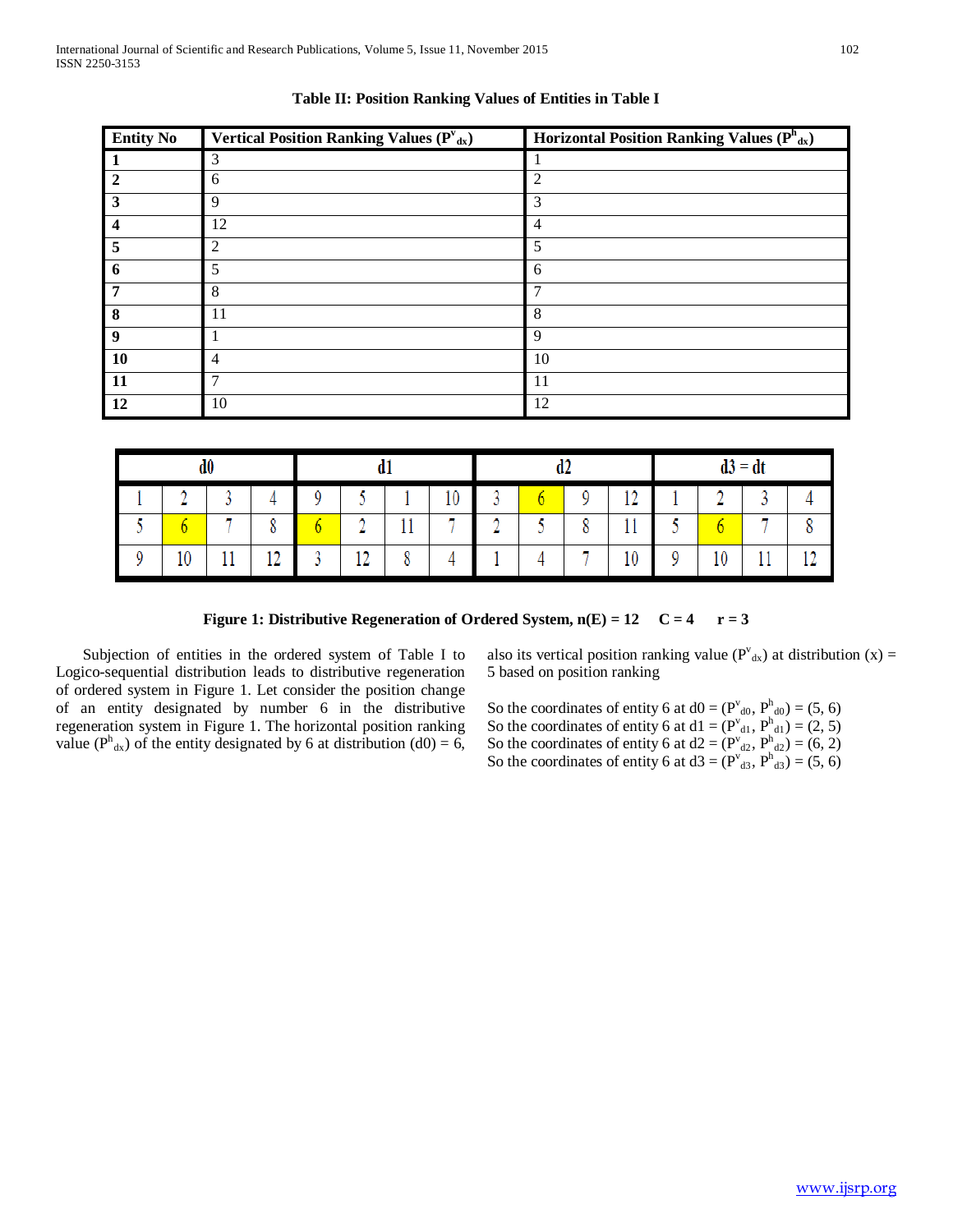## IV. DERIVATION OF FORMULA FORTHE RELATIONSHIP BETWEEN PVDX AND PHDX THROUGH GRAPHICAL METHOD

|    | $\bf d0$       |    |               | d1 |    |    | d2        |   |
|----|----------------|----|---------------|----|----|----|-----------|---|
|    | າ              | 3  | 10            |    |    | 9  | ς         |   |
| 4  | 5              | 6  |               | 11 | 8  | 10 | 6         | ≘ |
|    | 8              | 9  |               | 2  | 12 | 11 |           |   |
| 10 | 11             | 12 | 9             | 6  | 3  | 12 | я         |   |
|    |                |    |               |    |    |    |           |   |
|    | d4             |    |               | d5 |    |    | $d6 = dt$ |   |
| 3  | 6              | 9  |               | 8  | 12 |    | 2         | 3 |
| 12 | $\overline{2}$ | 5  | 3             |    | 11 |    | к         |   |
| 8  | 11             |    | $\mathcal{D}$ | 6  | 10 |    | 8         | 9 |

**Figure 2: Distributive Regeneration of Ordered System 2,**  $n(E) = 12$  $C = 3$  $r = 4$ 

 Considering the position change of entities designated by numbers 12 and 8 in the distributive regeneration of ordered system in Figure 2 from d0 to d6, position ranking values were gotten as shown in Table III.

**Table III: Table of position ranking values for entities designated by numbers 12 and 8**

|                                     | Entity $(E) = 12$ |                  |                  |                 |                 |                 |                  |
|-------------------------------------|-------------------|------------------|------------------|-----------------|-----------------|-----------------|------------------|
| dx                                  | d0                | d1               | d2               | d3              | d4              | d5              | d6               |
| $\overline{p}^{\overline{v}}$<br>dx | $q^{th}$          | $10^{\text{th}}$ | 1 <sup>st</sup>  | 4 <sup>th</sup> | $3^{\text{rd}}$ | $12^{th}$       | q <sup>th</sup>  |
| $p^h$<br>dx                         | $12^{\text{th}}$  | Q <sup>th</sup>  | $10^{\text{th}}$ | 1 <sup>st</sup> | 4 <sup>th</sup> | 3 <sup>rd</sup> | $12^{\text{th}}$ |
| Entity $(E) = 8$                    |                   |                  |                  |                 |                 |                 |                  |
| dx                                  | d0                | d1               | d2               | d3              | d4              | d5              | d6               |
| $\overline{p}^{\overline{v}}$<br>dx | $6^{\text{th}}$   | $11^{\text{th}}$ | 5 <sup>th</sup>  | $\neg$ th       | 2 <sup>nd</sup> | 8 <sup>th</sup> | 6 <sup>th</sup>  |
| h<br>p<br>dx                        | 8 <sup>th</sup>   | $6^{\text{th}}$  | $11^{\text{th}}$ | 5 <sup>th</sup> | $\neg$ th       | 2 <sup>nd</sup> | 8 <sup>th</sup>  |

By using position ranking values of Table III, a graph of  $p^{\nu}_{dx}$ against  $p_{dx}^{h}$  was plotted. The graph is a rectilinear graph with three straight lines as shown in Figure 3



Figure 3: A graph of  $\mathbf{P^v}_{\text{dx}}$  against  $\mathbf{P^h}_{\text{dx}}$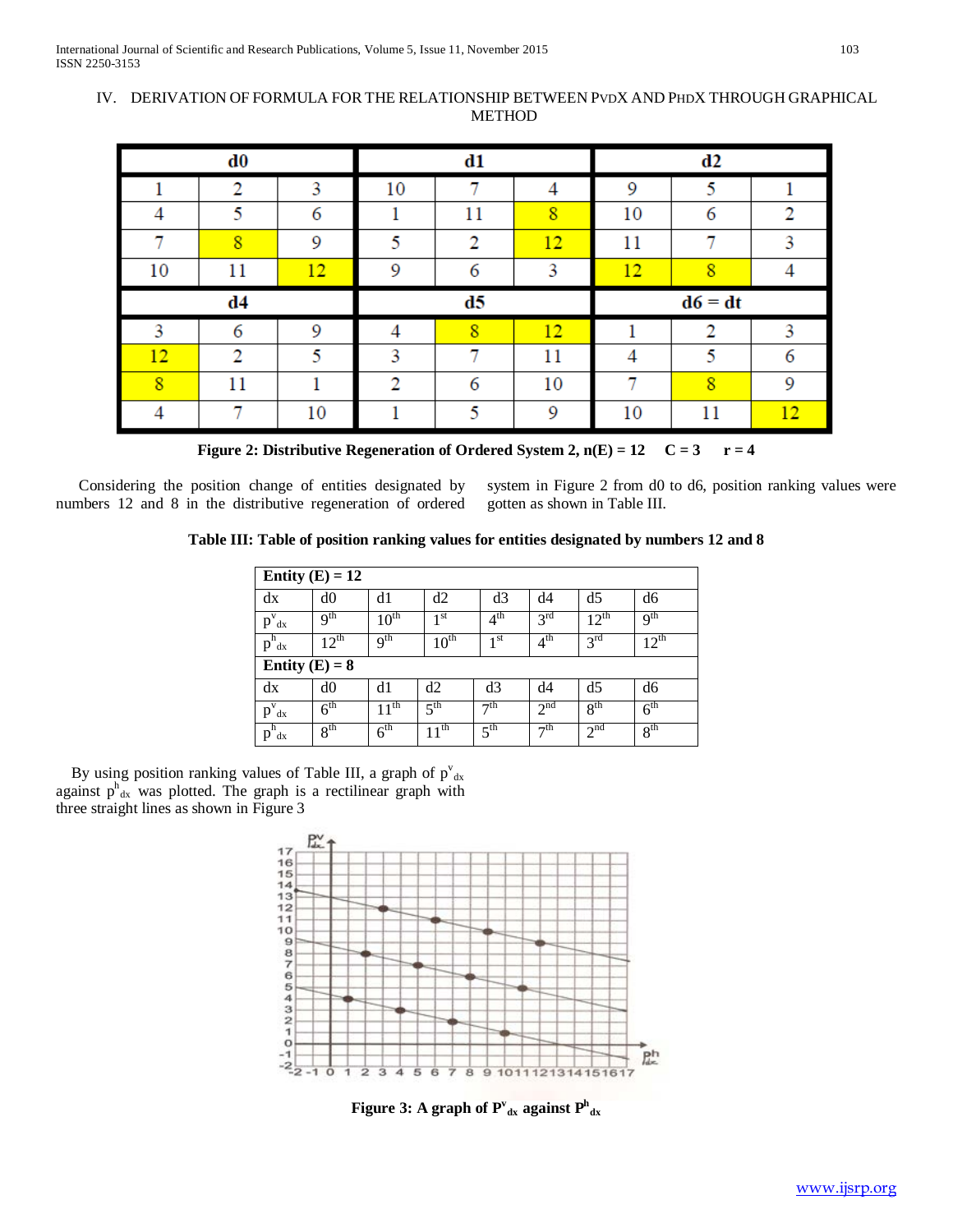The slope of the three straight lines of the graph are the same

Slope = 
$$
\frac{\Delta y}{\Delta x} = \frac{-1[4-1]}{10-1} = \frac{-1}{3}
$$

Therefore the equations for the three straight lines of the graph in Figure 3 are as follows :

$$
p_{dx}^{v} = \frac{-1}{3} p_{dx}^{h} + \left[\frac{13}{3}\right]
$$
\n
$$
p_{dx}^{v} = \frac{-1}{3} p_{dx}^{h} + \left[\frac{13}{3}\right] \times 2
$$
\n
$$
p_{dx}^{v} = \frac{-1}{3} p_{dx}^{h} + \left[\frac{13}{3}\right] \times 3
$$
\n(3)

Therefore the overall formula for arrangement :  $n(E) = 12$ ,  $C = 3$ ,  $& r = 4$  is given as

$$
p_{dx}^{v} = \frac{-1}{3} p_{dx}^{h} + \frac{13}{3} k_{dx}^{v}
$$
  

$$
1 \le k_{dx}^{v} \le 3
$$
 (4)

|                         | d0             |                   | d1             |                | d2             |                | d3             |
|-------------------------|----------------|-------------------|----------------|----------------|----------------|----------------|----------------|
| $\mathbf{1}$            | $\overline{2}$ | 19                | 17             | $\overline{4}$ | 8              | 13             | 5              |
| $\overline{\mathbf{3}}$ | 4              | 15                | 13             | 12             | 16             | 18             | 10             |
| $\overline{5}$          | $\overline{6}$ | 11                | $\overline{9}$ | 20             | $\overline{3}$ | $\overline{2}$ | 15             |
| $\overline{7}$          | $\overline{8}$ | $\overline{7}$    | $\overline{5}$ | $\overline{7}$ | 11             | $\overline{7}$ | 20             |
| $\overline{9}$          | 10             | $\overline{3}$    | $\mathbf{1}$   | 15             | 19             | 12             | $\overline{4}$ |
| 11                      | 12             | 20                | 18             | $\overline{2}$ | 6              | 17             | $\overline{9}$ |
| 13                      | 14             | 16                | 14             | 10             | 14             | $\overline{1}$ | 14             |
| 15                      | 16             | 12                | 10             | 18             | 1              | 6              | 19             |
| 17                      | 18             | $\overline{8}$    | $\overline{6}$ | $\overline{5}$ | $\overline{9}$ | 11             | $\overline{3}$ |
| 19                      | 20             | $\overline{4}$    | $\overline{2}$ | 13             | 17             | 16             | $\overline{8}$ |
|                         |                |                   |                |                |                |                |                |
|                         | d4             |                   | d5             |                | $d6 = dt$      |                |                |
| 16                      | 11             | 10                | 20             | $\mathbf{1}$   | $\overline{2}$ |                |                |
| $\overline{6}$          | $\mathbf 1$    | 9                 | 19             | $\overline{3}$ | $\overline{4}$ |                |                |
| 17                      | 12             | $\overline{8}$    | 18             | 5              | 6              |                |                |
| $\overline{7}$          | $\overline{2}$ | $\overline{\tau}$ | 17             | $\overline{7}$ | $\overline{8}$ |                |                |
| 18                      | 13             | $\overline{6}$    | 17             | $\overline{9}$ | 10             |                |                |
| 8                       | $\overline{3}$ | 5                 | 15             | 11             | 12             |                |                |
| $\overline{19}$         | 14             | $\overline{4}$    | 14             | 13             | 14             |                |                |
| $\overline{9}$          | $\overline{4}$ | $\overline{3}$    | 13             | 15             | 16             |                |                |
| 20                      | 15             | $\overline{2}$    | 12             | 17             | 18             |                |                |

**Figure 4: Distributive Regeneration of Ordered System 3, n (E) = 20, C = 2 & r = 10**

 Considering the position change of entities designated by numbers 3 and 10 in the distributive regeneration of ordered system in Figure 4 from d0 to d6, position ranking values were gotten as shown in Table IV.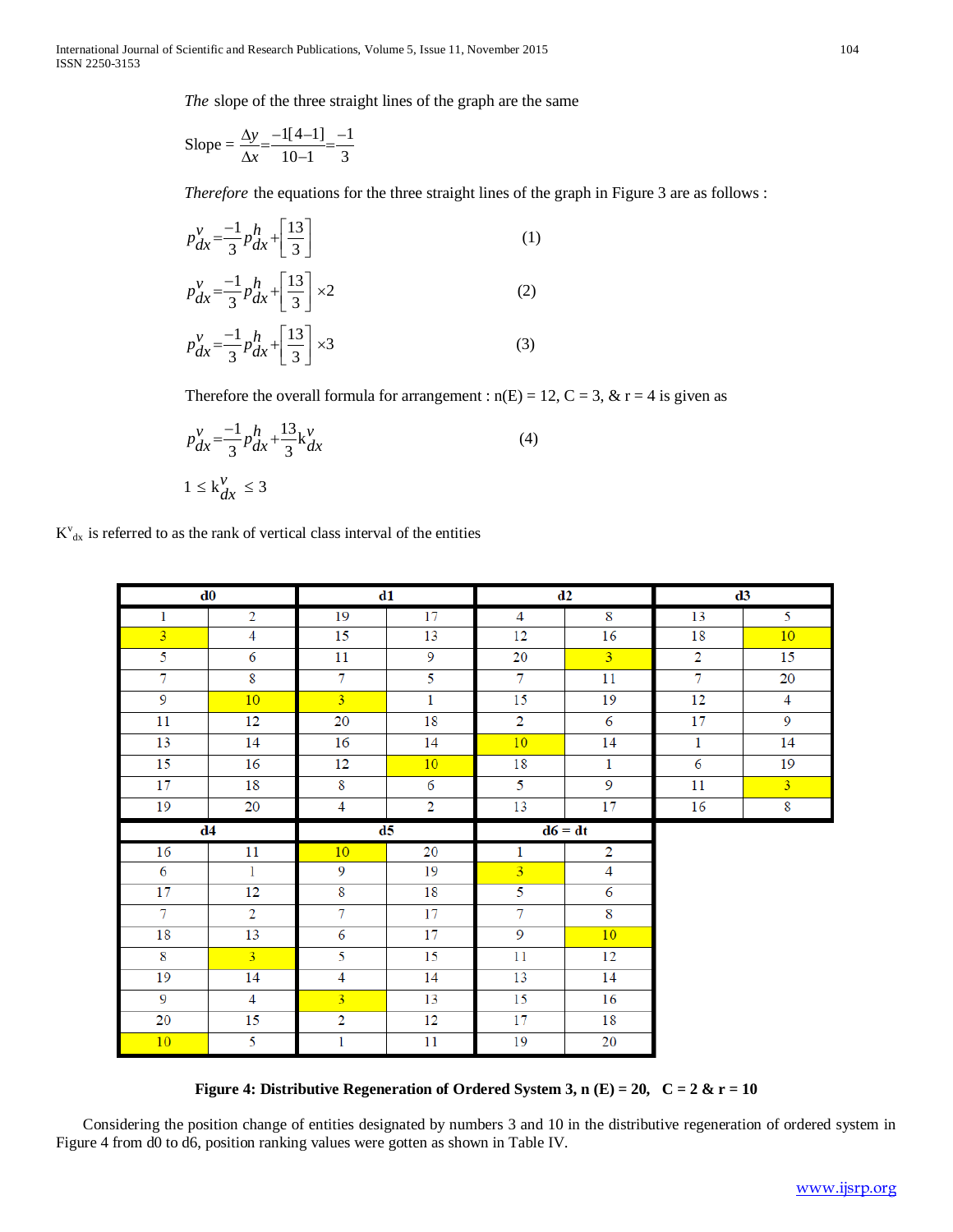|                                   | Entity $(E) = 3$  |                  |                  |                 |                  |                  |    |                  |                 |                  |                 |
|-----------------------------------|-------------------|------------------|------------------|-----------------|------------------|------------------|----|------------------|-----------------|------------------|-----------------|
| dx                                | d0                | d1               | d2               |                 | d3               |                  | d4 |                  | d5              |                  | d6              |
| $p^{\mathrm{v}}_{\mathrm{dx}}$    | 9 <sup>th</sup>   | 6 <sup>th</sup>  | $18^{\text{th}}$ |                 | $12^{th}$        |                  |    | $15^{\text{th}}$ | 3 <sup>rd</sup> |                  | 9 <sup>th</sup> |
| $p^h_{dx}$                        | 3 <sup>rd</sup>   | 9 <sup>th</sup>  | 6 <sup>th</sup>  |                 | $18^{\text{th}}$ |                  |    | $12^{th}$        |                 | $15^{\text{th}}$ | 3 <sup>rd</sup> |
|                                   | Entity $(E) = 10$ |                  |                  |                 |                  |                  |    |                  |                 |                  |                 |
| dx                                | d0                | d1               | d2               |                 | d3               | d4               |    | d5               |                 | d6               |                 |
| $\overline{p}^{\mathrm{v}}$<br>dx | 16 <sup>th</sup>  | $13^{\text{th}}$ | $4^{\text{th}}$  |                 | 19 <sup>th</sup> | $1^{st}$         |    | $10^{\text{th}}$ |                 | $13^{\text{th}}$ |                 |
| $p^h$<br>dx                       | $10^{\text{th}}$  | $16^{\text{th}}$ | $13^{\text{th}}$ | 4 <sup>th</sup> |                  | 19 <sup>th</sup> |    | 1 <sup>st</sup>  |                 | $10^{\text{th}}$ |                 |

**Table IV: Table of position ranking values for entities designated by numbers 3 and 10**

By using position ranking values of Table IV, a graph of  $p^{\nu}_{dx}$  against  $p^h_{dx}$  was plotted. The graph is a rectilinear graph with two straight lines as shown in Figure 5.



Figure 5: A graph of  $\mathbf{P^v}_{\text{dx}}$  against  $\mathbf{P^h}_{\text{dx}}$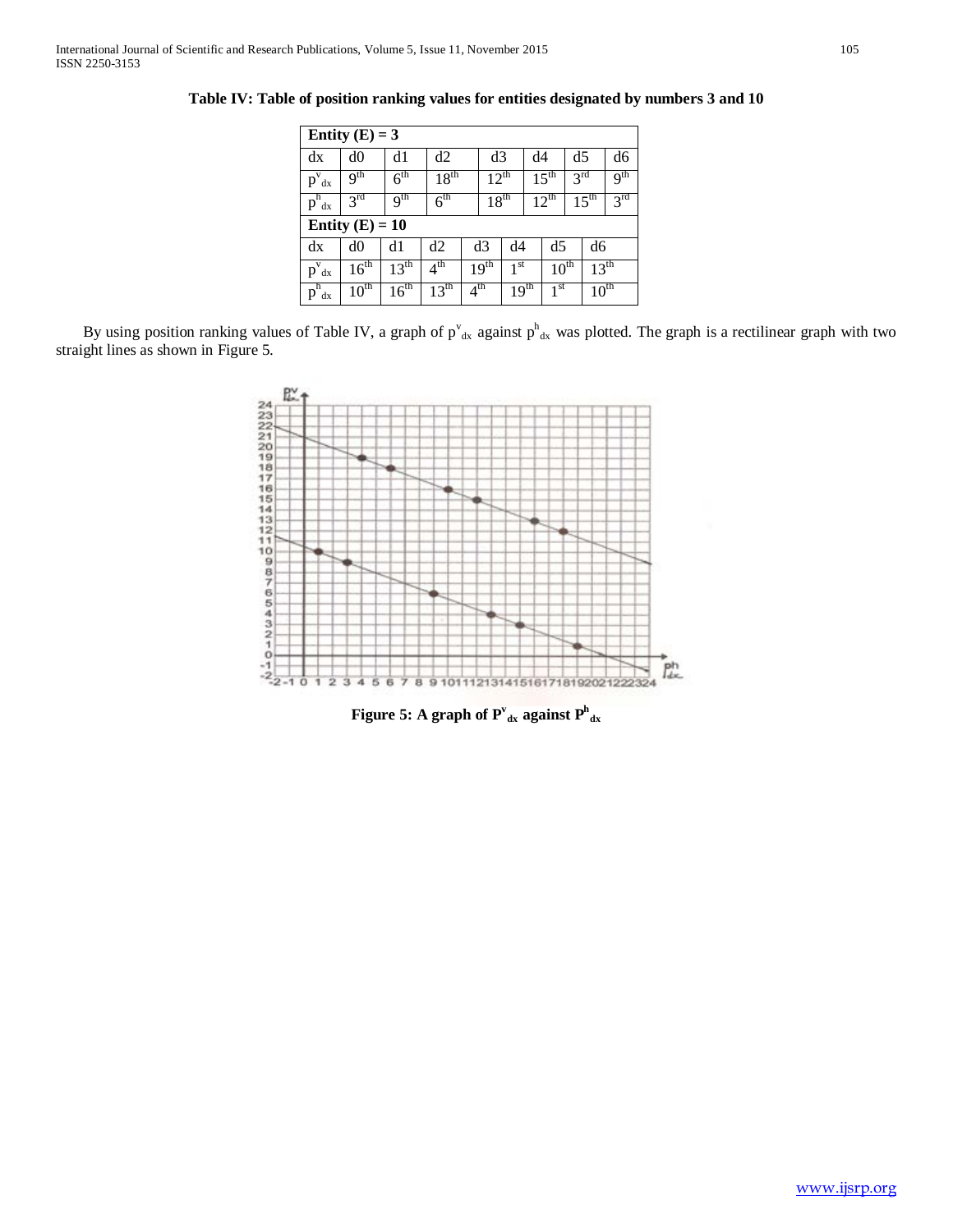*The* slope of the two straight lines of the graph in Figure 5 are the same.

$$
Slope = \frac{\Delta y}{\Delta x} = \frac{-1}{2}
$$

*Therefore* the equations for the two straight lines of the graph in Figure 5 are as follows:

$$
p_{dx}^{V} = \frac{-1}{2} p_{dx}^{h} + \left[\frac{21}{2}\right]
$$
  
\n
$$
p_{dx}^{V} = \frac{-1}{2} p_{dx}^{h} + \left[\frac{21}{2}\right] x 2
$$
\n(5)

Equations 5 & 6 are related.

The arrangement parameters:  $n(E) = 20$ ,  $C = 2$  &  $r = 10$ 

Since we have 2 straight lines on the graph in Figure 5,

let  $k_{dx}^{y}$  denotes the rank of vertical class interval of the entities *dx*

For the first straight line,  $k_{av} = 1$ , from equation 5 *v*  $dx =$ 

For the second straight line,  $k_{dx} = 2$ , from equation 6 *v*  $dx =$ 

since C = 2, 
$$
\frac{1}{C} = \frac{1}{2}
$$

Therefore the overall formula is given as

$$
p_{dx}^{\nu} = \frac{-1}{2} p_{dx}^h + \frac{21}{2} k_{dx}^{\nu}
$$
 (7)

$$
1 \leq \mathrm{k}_{dx}^{\nu} \leq 2
$$

|    | αU |         |   | αı        |   |        |    | az |    |    |        | æ                        |    |         |           | $d4 = dt$ |          |
|----|----|---------|---|-----------|---|--------|----|----|----|----|--------|--------------------------|----|---------|-----------|-----------|----------|
|    |    |         |   |           |   |        | 16 | ⊥◡ | 14 | 10 |        | 8                        | 12 | 16      |           |           |          |
|    |    | $\circ$ |   | 10        | 6 | ◠<br>- | 12 |    | 10 |    |        | $\overline{\phantom{a}}$ | 11 | E       |           |           |          |
| -9 |    | . .     | E | 11        | × | $\sim$ | 8  | -  |    |    | ◠<br>- | $\circ$                  | 10 | 14      |           | 11        | 12<br>-- |
| 13 |    | 16      |   | 1.0<br>26 | 8 |        |    |    | ◠  |    |        | e                        | o  | ാ<br>13 | ר ו<br>13 |           |          |

**Figure 6: Distributive Regeneration of Ordered System, n (E) = 16, C = 4, r = 4** 

**Table V: Table of position ranking values for entities designated by numbers 1, 11, 6 and 12**

| Entity $(E) = 1$  |                 |                  |                  |               |                 | Entity $(E) = 6$  |                 |                  |                  |           |
|-------------------|-----------------|------------------|------------------|---------------|-----------------|-------------------|-----------------|------------------|------------------|-----------|
| dx                | d0              | d1               | d2               | d3            | d4              | d0                | d1              | d2               | d3               | d4        |
| $p_{dx}$          | $4^{\text{th}}$ | $16^{\text{th}}$ | $13^{\text{th}}$ | ı st          | $4^{\text{th}}$ | $\neg$ th         | 1 <sup>th</sup> | $10^{\text{th}}$ | $6^{\text{th}}$  | $\neg$ th |
| $P_{dx}^{h}$      | 1 st            | $4^{\text{th}}$  | 16 <sup>th</sup> | $13^{\rm th}$ | 1 <sup>st</sup> | 6 <sup>tn</sup>   | $\neg$ th       | $11^{\text{th}}$ | $10^{\text{th}}$ | 6th       |
| Entity $(E) = 11$ |                 |                  |                  |               |                 | Entity $(E) = 12$ |                 |                  |                  |           |
| dx                | d0              | d1               | d2               | d3            | d4              | d0                | d1              | d2               | d3               | d4        |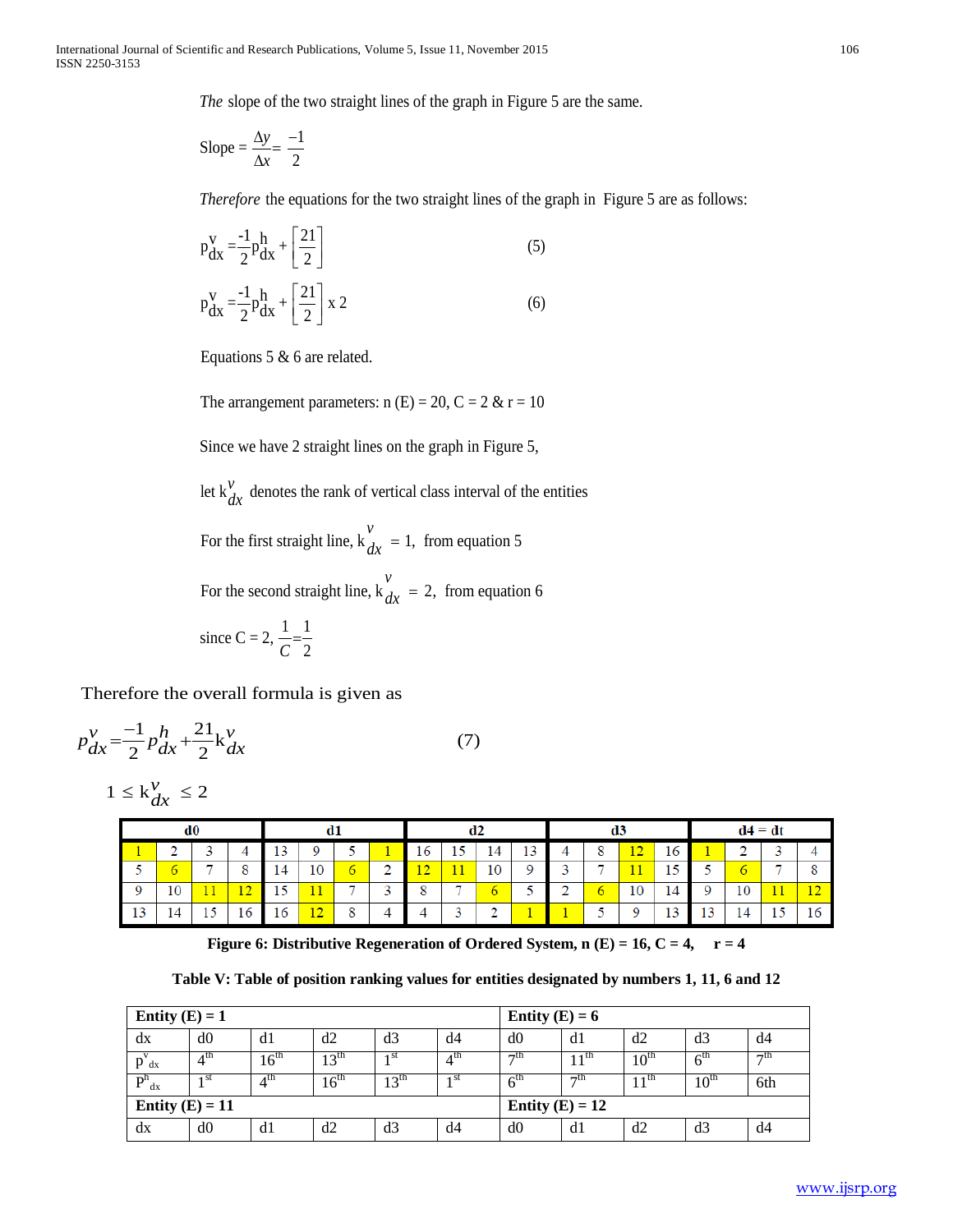| $\mathbf{D}$<br>dx | $1 \wedge$ th<br>1 U | ∕Un              | $\neg$ th | 4 U.<br>. | $\alpha$ th<br>10 | 4 <sup>th</sup><br>14 | $-th$<br>. . | $\sim$ rd | $\sim$ un          | 4 U.<br>14                  |
|--------------------|----------------------|------------------|-----------|-----------|-------------------|-----------------------|--------------|-----------|--------------------|-----------------------------|
| D™<br>dx           | 1 IN<br>. .          | $10^{\text{th}}$ | ∕th       | $\neg$ th | ı th<br>. .       | ∙∧tn<br>. .           | 4th<br>14    | $-th$     | $\gamma$ ra<br>. . | $\sim$ un<br>$\overline{1}$ |

 Considering the position change of entities designated by numbers 1, 11, 6 and 12 in the distributive regeneration of ordered system in Figure 6 from d0 to d4, position ranking values were gotten as shown in Table V. By using position ranking values of Table V, a graph of  $p^{\nu}_{dx}$  against  $p^h_{dx}$  was plotted. The graph is a rectilinear graph with four straight lines as shown in Figure 7.



Figure 7: A graph of  $\mathbf{P^v_{dx}}$  against  $\mathbf{P^h_{dx}}$ 

The slope of the three straight lines of the graph in Figure 7 are the same

$$
Slope = \frac{\Delta y}{\Delta x} = \frac{-1}{4}
$$

*Therefore* the equations for the three straight lines of the graph in Figure 7 are as follows:

$$
p_{dx}^{\nu} = \frac{-1}{4} p_{dx}^h + \left[\frac{17}{4}\right] \tag{8}
$$

$$
p_{dx}^{\nu} = \frac{-1}{4} p_{dx}^h + \left[\frac{17}{4}\right] \times 2 \tag{9}
$$

$$
p_{dx}^{v} = \frac{-1}{4} p_{dx}^{h} + \left[\frac{17}{4}\right] \times 3
$$
 (10)

$$
p_{dx}^{\nu} = \frac{-1}{4} p_{dx}^h + \left[\frac{17}{4}\right] \times 4 \tag{11}
$$

Equations 8, 9, 10 & 11 are related.

The arrangement parameters:  $n(E) = 16$ ,  $C = 4$  &  $r = 4$ 

Since we have 4 straight lines on the graph as shown in Figure 7

let  $k_{dr}^{\nu}$  denotes the rank of vertical class interval of entities *dx*

For first straight line,  $k_{dr}^{\gamma}$ =1, from equation (8)  $\frac{v}{dx}$ 

For second straight line,  $k_{A_r}^{\gamma}$  = 2, from equation (9)  $\frac{v}{dx}$ 

For third straight line,  $k_{dr}^v = 3$ , from equation (10)  $\int_{dx}$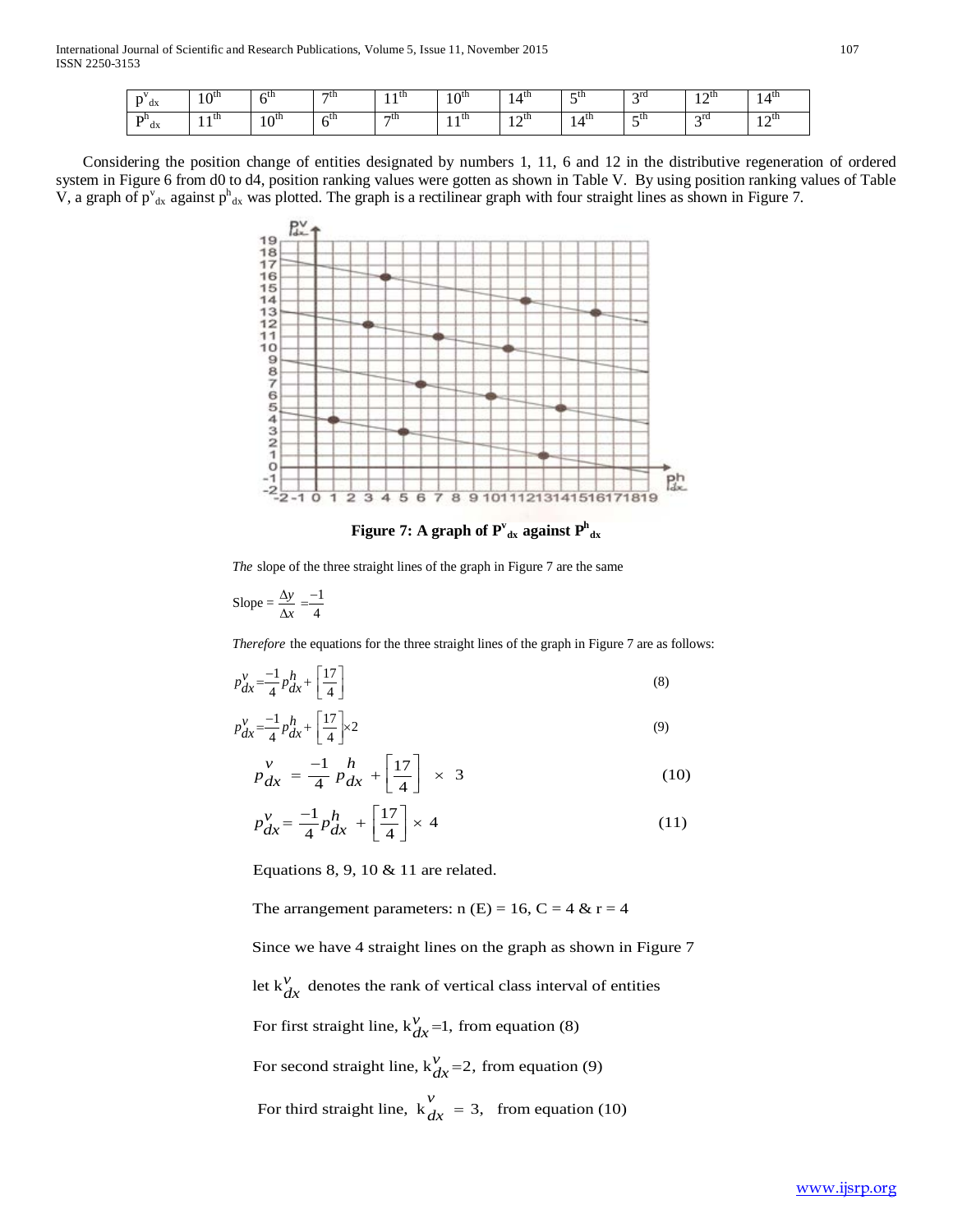For fourth straight line,  $k_{dr} = 4$ , from equation (11) *v*  $\int_{dx}$ 

Therefore the overall formula is given as

$$
p_{dx}^{v} = \frac{-1}{4} p_{dx}^{h} + \frac{17}{4} k_{dx}^{v}
$$
  

$$
1 \le k_{dx}^{v} \le 4
$$
 (12)

*T he* general formula for the equations derived from the graphs in Figures 3, 5 & 7

From graph in Figure 3

$$
p_{dx}^{v} = \frac{-1}{3}p_{dx}^{h} + \frac{13}{3}k_{dx}^{v}
$$
  
\n
$$
p_{dx}^{v} = \frac{-1}{3}p_{dx}^{h} + \left(4 + \frac{1}{3}\right)k_{dx}^{v}
$$
  
\n
$$
n (E) = 12, \quad C = 3, \quad r = 4
$$
  
\n
$$
\rightarrow p_{dx}^{v} = \frac{-1}{C}p_{dx}^{h} + \left(r + \frac{1}{C}\right)k_{dx}^{v}
$$
  
\n
$$
1 \le k_{dx}^{v} \le C
$$
  
\n(i)

From graph in Figure 5

$$
p_{dx}^{\nu} = \frac{-1}{C} p_{dx}^h + \frac{21}{2} k_{dx}^{\nu}
$$
\n
$$
p_{dx}^{\nu} = \frac{-1}{C} p_{dx}^h + \left(10 + \frac{1}{2}\right) k_{dx}^{\nu}
$$
\n
$$
n (E) = 20, \quad C = 2, \quad r = 10
$$
\n
$$
\rightarrow p_{dx}^{\nu} = \frac{-1}{C} p_{dx}^h + \left(r + \frac{1}{C}\right) k_{dx}^{\nu}
$$
\n
$$
1 \le k_{dx}^{\nu} \le C
$$
\n(ii)